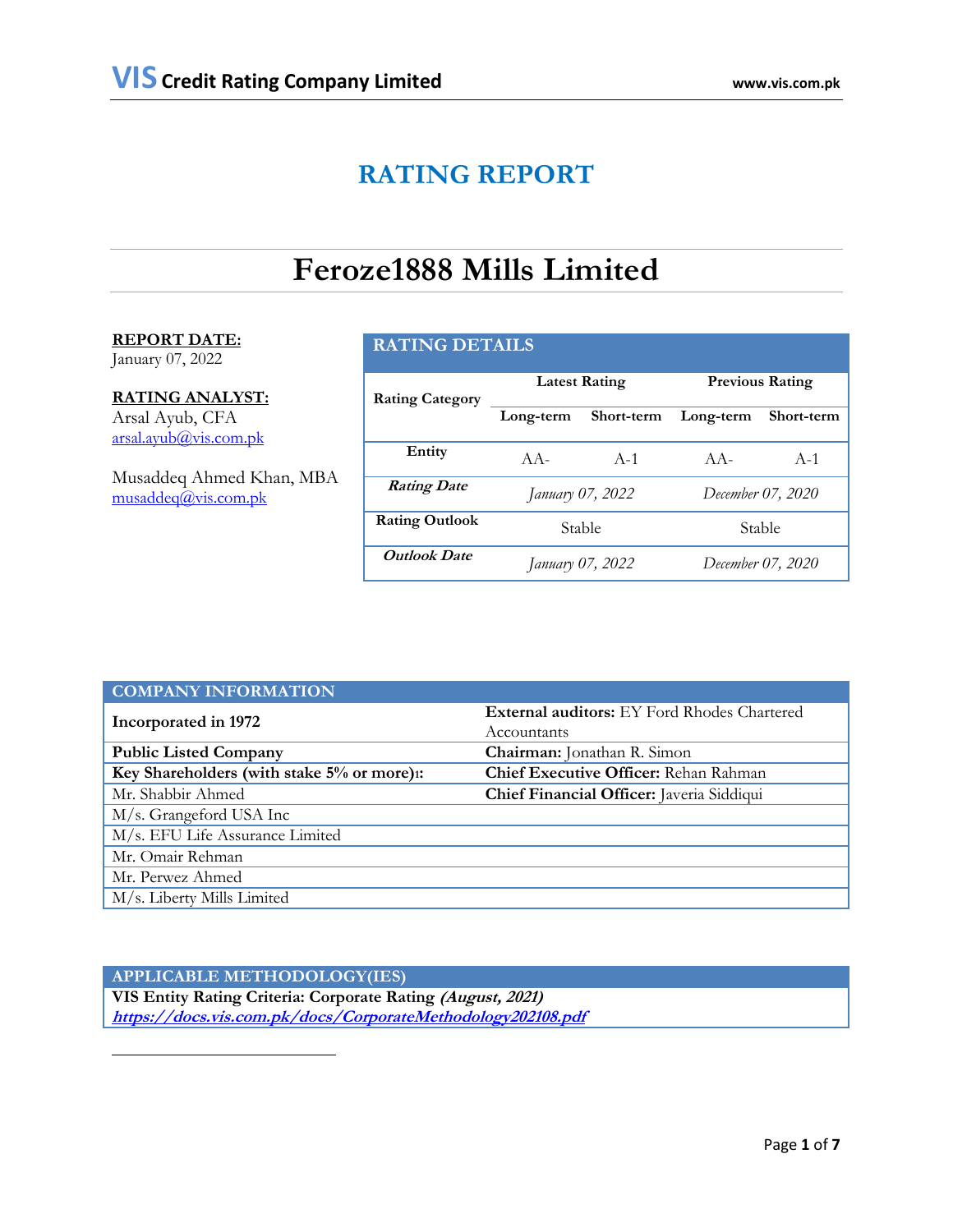# **Feroze1888 Mills Limited**

# **OVERVIEW OF THE INSTITUTION**

# **RATING RATIONALE**

*Feroze1888 Mills Limited was incorporated in Pakistan as a Public Limited Company in October 1972. The shares of the Company are quoted on Pakistan Stock Exchange Limited. The Company is principally engaged in the production and export of towels. The registered office of the company is situated at H-23/4-A Scheme # 3, Landhi Industrial Area, Karachi.*

Feroze1888 Mills Limited ('FML' or 'the Company') specializes in the production and export of terry products with its main export destinations being United States and Europe. The Company offers a wide selection of terry items, including hand towels, bath towels, bath robes, kitchen towels, and beach towels, in a variety of sizes and categories. FML is a vertically integrated company that processes materials from start to finish, from spinning to packing.

FML operates through various units at different locations, including Hub, SITE and Landhi, which comprise spinning, weaving, dyeing and stitching units. The Company has a strategic alliance with 1888 Mills USA.

## **Sector Update**

#### **Table 1: Pakistan Export Statistics**

|                                     | <b>FY19</b> | <b>FY20</b> | <b>FY21</b> | <b>O1'FY21</b> | O1'FY22 |
|-------------------------------------|-------------|-------------|-------------|----------------|---------|
| PAKISTAN EXPORTS (IN USD' MILLIONS) | 24,257      | 22.536      | 25.632      | 5.354          | 7,241   |
| TEXTILE (IN USD' MILLIONS)          | 13.659      | 12.867      | 14.488      | 3.086          | 4,240   |
| <b>PKR/USD RATE (AVERAGE)</b>       | 136.3       | 158.2       | 160.3       | 167.0          | 164.6   |
| <b>SOURCE: SBP</b>                  |             |             |             |                |         |
|                                     |             |             |             |                |         |

- Subsequent to posting export contraction in FY20 owing to the pandemic-induced slowdown experienced in H2'FY20 – Pakistan's export base grew by 14% in FY21, which is partly attributable to a low base effect. Pakistan's export proceeds have oscillated in the range of USD 22-25b during the past decade (FY11-FY21). So the uptick is largely aligned with historical numbers and is not considered material.
- Share of textile exports in total exports has oscillated in the range of 54-59%, coming in at 57% during the past 2-years (FY20-21). In FY21, owing to the similar low-base effect, as discussed above, textile exports were up 13%.
- In USD' terms textile exports have grown at a CAGR of 4.4% during the past 3-year period (FY19-FY21), despite depreciation in average USD/PKR parity of 24%, 16%, and 1% in FY19, FY20 and FY21 respectively.
- As illustrated in the table above, textile exports in Q1'FY22 were 37% higher than SPLY. Inclusive of textile exports for Oct'2021, the number for 4M'FY22 textile exports came in at USD 6b. With additional capacities coming online in January 2022, textile exports for FY22 are likely to exceed the annualized figure of USD 18b.
- As illustrated in the table below, the composition of textile exports has depicted improvement in the last 4-yar period, with contribution from higher value added segment increasing from 72.9% in FY18 to 80.7% in FY21 of aggregate textile exports.

|                                                                     | <b>FY18</b> | <b>FY19</b> | <b>FY20</b> | <b>FY21</b> | <b>FY18</b> | <b>FY19</b> | <b>FY20</b> | <b>FY21</b> |
|---------------------------------------------------------------------|-------------|-------------|-------------|-------------|-------------|-------------|-------------|-------------|
| <b>HIGH VALUE-ADDED SEGMENT</b>                                     | 9,854       | 10,046      | 9,669       | 12,428      | 72.9%       | 75.4%       | 77.2%       | 80.7%       |
| - KNITWEAR                                                          | 2,711       | 2,900       | 2,794       | 3,816       | $20.1\%$    | 21.8%       | 22.3%       | 24.8%       |
| - READYMADE GARMENTS                                                | 2,577       | 2,653       | 2,552       | 3,033       | $19.1\%$    | $19.9\%$    | 20.4%       | $19.7\%$    |
| - BED WEAR                                                          | 2,261       | 2,262       | 2,151       | 2,772       | $16.7\%$    | $17.0\%$    | 17.2%       | $18.0\%$    |
| - TOWELS                                                            | 797         | 786         | 711         | 938         | $5.9\%$     | $5.9\%$     | $5.7\%$     | $6.1\%$     |
| <b>ARTICLES</b><br>- MADE-UP<br>(EXCL.<br>TOWELS & BED WEAR)        | 685         | 680         | 591         | 756         | $5.1\%$     | $5.1\%$     | $4.7\%$     | 4.9%        |
| <b>SILK</b><br><b>SYNTHETIC</b><br>- ART.<br>$\&$<br><b>TEXTILE</b> | 310         | 297         | 315         | 370         | $2.3\%$     | $2.2\%$     | $2.5\%$     | $2.4\%$     |
| - OTHERS                                                            | 513         | 468         | 555         | 743         | $3.8\%$     | $3.5\%$     | $4.4\%$     | $4.8\%$     |
| <b>TO</b><br><b>MEDIUM</b><br><b>VALUE-</b><br><b>LOW</b>           | 3,667       | 3,282       | 2,858       | 2,972       | 27.1%       | 24.6%       | 22.8%       | 19.3%       |
| <b>ADDED SEGMENT</b>                                                |             |             |             |             |             |             |             |             |
| - COTTON CLOTH                                                      | 2,204       | 2,102       | 1,830       | 1,921       | 16.3%       | 15.8%       | 14.6%       | $12.5\%$    |
| - COTTON YARN                                                       | 1,372       | 1,125       | 984         | 1.017       | $10.1\%$    | $8.4\%$     | $7.9\%$     | 6.6%        |

#### **Table 2: Segment-wise textile Exports (All Figures in USD' Millions, except for percentages)**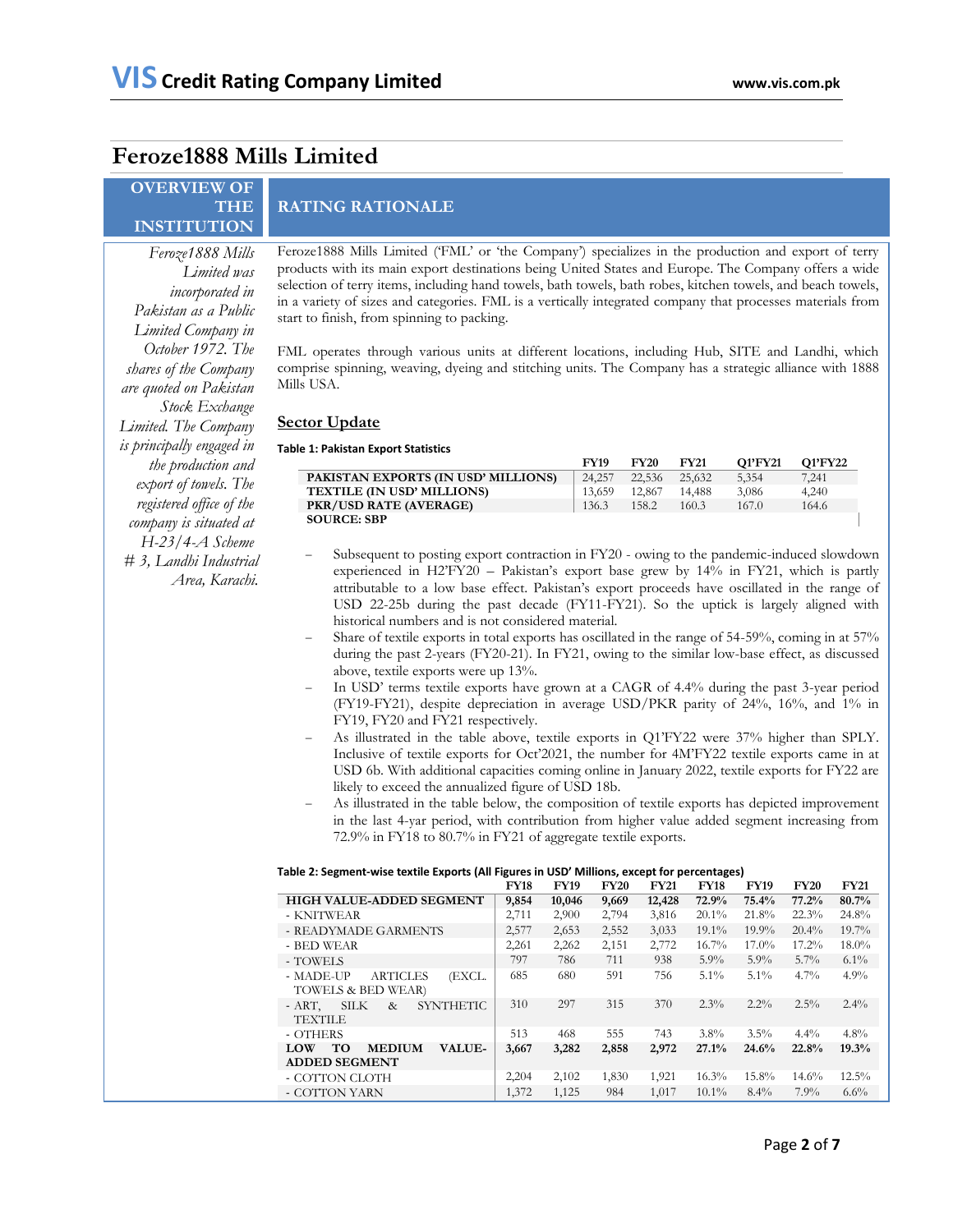| <b>OTHERS</b>      | 92     |        | 43     | 34     | $0.7\%$ | $0.4\%$ | $0.3\%$                  | $0.2\%$ |
|--------------------|--------|--------|--------|--------|---------|---------|--------------------------|---------|
| <b>TOTAL</b>       | 13,521 | 13,328 | 12,527 | 15,400 |         |         | $\overline{\phantom{0}}$ |         |
| <b>SOURCE: PBS</b> |        |        |        |        |         |         |                          |         |

 Cotton production in Pakistan, on the other hand, was at its lowest level in decades for FY21. Cotton prices rose to a new 11-year high of  $\sim$ Rs. 13,000/maund as a result of the production shortage, and cotton imports have climbed by 59.8% in quantity and 68.1% in USD terms, for FY21 vis-à-vis preceding year.

#### **Table 3: Cotton Prices**

|                 | <i>FY18</i> | FY19  | <i>FY20</i> | FY21   |
|-----------------|-------------|-------|-------------|--------|
| Per Maund (Rs.) | 6,953       | 8,770 | 8,860       | 13,000 |
| % Change        | 6%          | 26%   | 1%          | 32%    |

- Given favorable weather conditions, cotton production in Pakistan posted strong growth in FY22, with cotton crop for Jul-Nov'21 (Rabi) season being 81% higher than SPLY. Nevertheless, the upward momentum in cotton pricing continued in FY22, with prices as of November 2021 hovering at ~Rs. 16,000 per maund.
- The margins of textile operators have broadly depicted improvement despite the uptick in raw material costs, given that the same was offset by exchange rate movement. Nevertheless, higher raw material pricing has increased the working capital requirements for textile operators, which is likely to weigh on the liquidity of textile players.

## **Operations and Business Update**

#### **Table 4: Operating Capacity**

|                                            | <b>FY20</b> | <b>FY21</b> |
|--------------------------------------------|-------------|-------------|
| <b>NUMBER OF SPINDLES INSTALLED (RING)</b> | 45,828      | 48,072      |
| <b>NUMBER OF SPINDLES WORKED (RING)</b>    | 42,258      | 46,950      |
| <b>NUMBER OF LOOMS INSTALLED</b>           | 378         | 371         |
| <b>NUMBER OF LOOMS WORKED</b>              | 363         | 366         |
| <b>INSTALLED CAPACITY</b>                  | 62,445,309  | 74,388,971  |
| <b>ACTUAL PRODUCTION</b>                   | 56,852,875  | 67,382,160  |
| <b>INSTALLED CAPACITY METERS</b>           | 135,607,345 | 154,149,648 |
| <b>ACTUAL PRODUCTION METERS</b>            | 128,300,408 | 150,612,635 |

- As illustrated in the table above, FML has undertaken capacity enhancement in both, spinning and weaving segments, increasing their production capacity by 19% and 14% respectively.
- The spinning segment's capacity utilization remained stable at 91%, while the weaving segment's capacity utilization has improved to 97.7% (FY20: 94.6%) in FY21.

## **Table 5: P&L (Extract)**

| 29,348<br><b>SALES</b><br>42,575<br>31,206<br>11,356<br><b>GROSS MARGIN</b><br>26.40%<br>24.10%<br>23.60%<br>16.25%<br><b>GROSS PROFIT</b><br>7,748<br>10,066<br>7.507<br>1,845<br><b>EBIT MARGIN</b><br>21.73%<br>12.56%<br>6.25%<br>11.63%<br><b>NET MARGIN</b><br>20.40%<br>$9.40\%$<br>$3.84\%$<br>10.10%<br><b>NET PROFIT</b><br>5.990<br>2,937<br>4,311<br>436 | <b>FY19</b> | <b>FY20</b> | <b>FY21</b> | Q1'FY22 |
|----------------------------------------------------------------------------------------------------------------------------------------------------------------------------------------------------------------------------------------------------------------------------------------------------------------------------------------------------------------------|-------------|-------------|-------------|---------|
|                                                                                                                                                                                                                                                                                                                                                                      |             |             |             |         |
|                                                                                                                                                                                                                                                                                                                                                                      |             |             |             |         |
|                                                                                                                                                                                                                                                                                                                                                                      |             |             |             |         |
|                                                                                                                                                                                                                                                                                                                                                                      |             |             |             |         |
|                                                                                                                                                                                                                                                                                                                                                                      |             |             |             |         |
|                                                                                                                                                                                                                                                                                                                                                                      |             |             |             |         |

- Given the pandemic-induced slowdown, wherein neighboring countries were relatively more affected vis-à-vis Pakistan, textile exports depicted notable growth. In tandem with industry growth, FML's topline depicted strong growth of 36.4% vis-à-vis preceding year.
- Gross margins were slightly lower in FY21, as illustrated in the table above, mainly being weighed down by higher input costs. However, given volumetric growth in offtake, gross profit was 34% higher on a YoY basis.
- The Company's net margin remains stable at around 10%. In absolute terms, the Company's net profit amounted to Rs. 4.3b, lower than pre-pandemic (FY19) bottom line of Rs. 6.0b.
- We have noted the stress on margins, as indicated by the sharp decline in gross margin in Q1'FY22. As per management, this stress is mainly a result of higher (weighted average) cost of raw material, which has not been fully passed onto the consumers. Given significant depreciation in PKR in Q2'FY22, margins are projected to improve.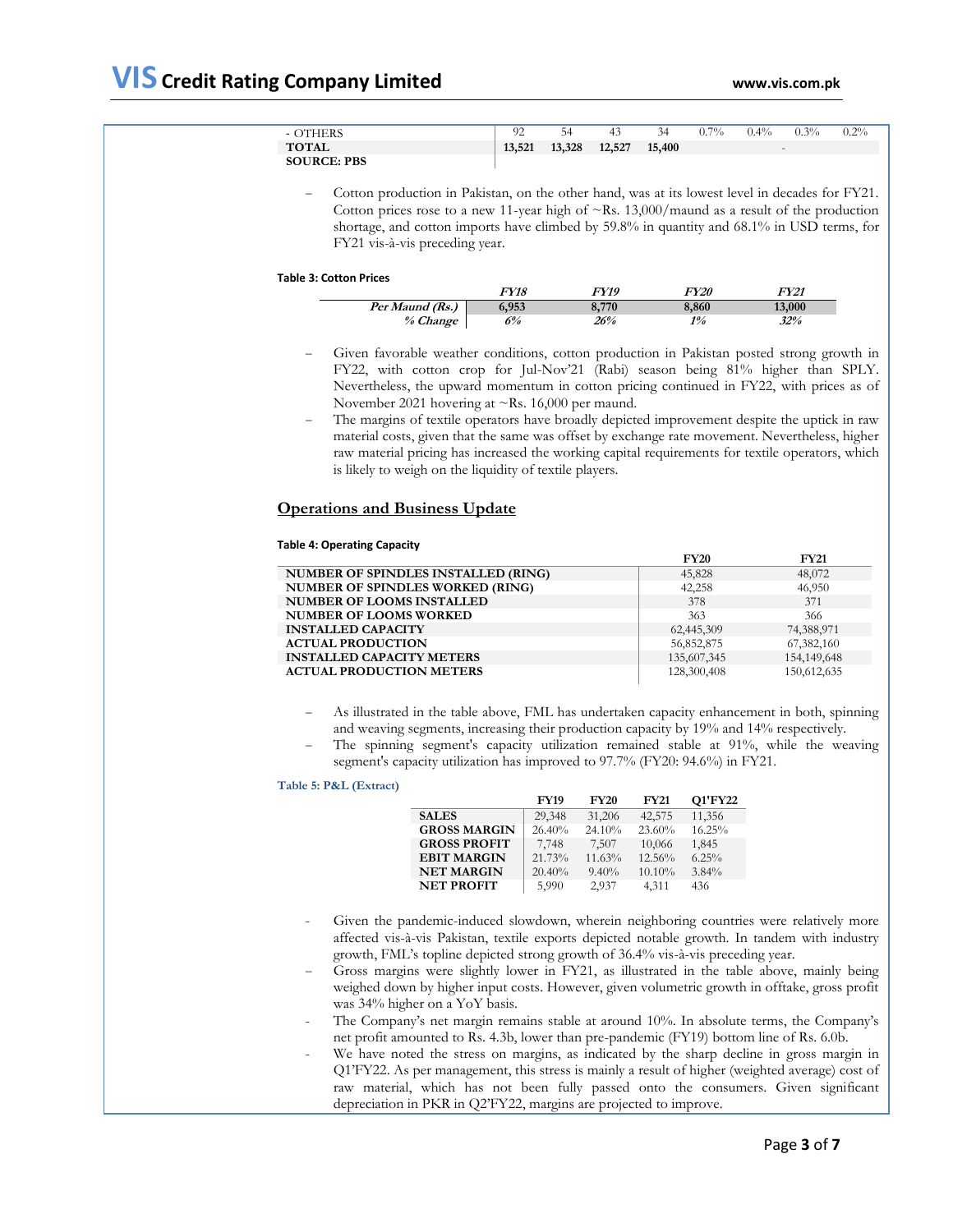## **Key Rating Driver**

## **FML ratings incorporate FML's market positioning, as a vertically integrated terry textile operator**

- Based on its affiliation with 1888 Mills, FML enjoys a competitive advantage over other players in terms of access to US Market. Resultantly, sales in the US market account for majority of the Company's offtake.
- The rating incorporates business risk profile of FML as a vertically integrated terry textile exporter. In addition the rating also takes into account regional and counterparty concentration inherent in FML's revenue base.

## **Ratings take into account profitability margins and cash flow coverage indicators of FML**

**Table 6: Cash flow analysis**

|                                     | <i>FY19</i> | <i>FY20</i>      | <b>FY21</b> | <i><b>O1'FY22</b></i> |
|-------------------------------------|-------------|------------------|-------------|-----------------------|
| FFO(Mn.)                            | 7,008       | 4,447            | 6,124       | 799                   |
| Debt                                | 8,757       | 15,171           | 19,490      | 20,539                |
| <b>Short Term Debt</b>              | 6,490       | 9,640            | 11,750      | 12,800                |
| Long Term Debt                      | 2,267       | 5,531            | 7,740       | 7,739                 |
| FFO/Total Debt (%)                  | 80%         | 29%              | 31%         | 16%                   |
| $FFO/LTD$ (%)                       | 309%        | 80%              | 79%         | 41%                   |
| DSCR(x)                             | 24.9        | 8.8              | 7.4         | 3.9                   |
| Current Ratio (x)                   | 1.7         | 1.5              | 1.6         | 1.5                   |
| <b>Cash Conversion Cycle (days)</b> | 121         | 107              | 115         | 130                   |
| No. of days in inventory            | 108         | 127              | 95          | 117                   |
| No. of days in receivable           | 95          | 80               | 87          | 85                    |
| No. of days in Creditors            | 83          | 100              | 67          | 72                    |
|                                     | $\cdots$    | <b>ACCIPTION</b> |             |                       |

Given strong growth in revenue base, the FFO was 38% higher YoY.

- However, with higher debt utilization, cash flow coverage indicators had been affected, which have come under further stress in Q1'FY22. As per management, cash flow coverage should improve in remaining part of the year, as margins normalize. VIS will continue to closely monitor the trends in the same.
- Stock in trade and receivables coverage of short-term borrowings remains adequately high.

#### **Ratings incorporate financial risk indicators of FML**

- Given increase debt utilization, we have noted increase in FML's gearing and leverage indicators, as illustrated in the table below. The Company's debt is entirely composed of financings under SBP's concessionary financings schemes for exporters.
- Nevertheless, despite the increase, gearing & leverage remains aligned with peers.

### **Table 7: Balance Sheet (Extract)**

|                                 | FY19   | <i>FY20</i> | <b>FY21</b> | <i>O1'FY22</i> |
|---------------------------------|--------|-------------|-------------|----------------|
| <b>Total Assets</b>             | 33,967 | 43,097      | 51,867      | 54,890         |
| <b>Total Liabilities</b>        | 13,864 | 21,950      | 27,414      | 30,000         |
| Equity (Exc. Surplus on reval.) | 18,604 | 19,661      | 22,967      | 23,403         |
| <b>ST</b> Debt                  | 6.490  | 9,640       | 11,750      | 12,800         |
| LT Debt                         | 2,267  | 5,531       | 7,740       | 7,739          |
| <b>Total Debt</b>               | 8,757  | 15,171      | 19,490      | 20,539         |
| Gearing (x)                     | 0.47   | 0.77        | 0.85        | 0.88           |
| Leverage $(x)$                  | 0.75   | 1.12        | 1.19        | 1.28           |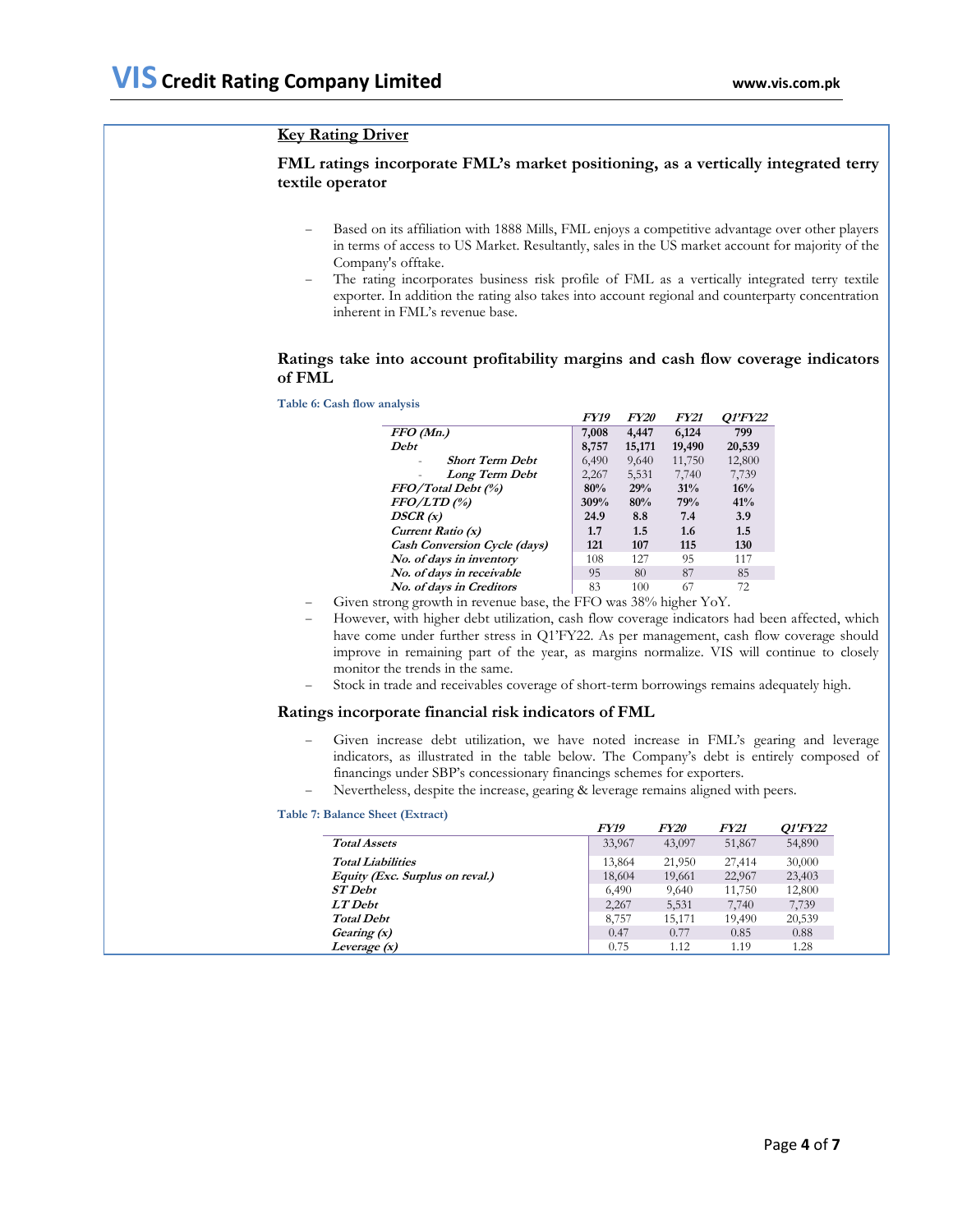| <b>FINANCIAL SUMMARY</b>          |             | (amounts in PKR millions) |             |         |  |  |
|-----------------------------------|-------------|---------------------------|-------------|---------|--|--|
| <b>BALANCE SHEET</b>              | Jun'19      | Jun'20                    | Jun'21      | Sep'21  |  |  |
| <b>Fixed Assets</b>               | 13,459      | 17,595                    | 20,308      | 21,303  |  |  |
| Stock-in-Trade                    | 6,411       | 8,270                     | 8,437       | 12,170  |  |  |
| <b>Trade Debts</b>                | 7,630       | 6,810                     | 10,116      | 10,531  |  |  |
| <b>Cash &amp; Bank Balances</b>   | 3,268       | 2,248                     | 1,625       | 549     |  |  |
| <b>Total Assets</b>               | 20,304      | 25,456                    | 31,473      | 33,484  |  |  |
| <b>Trade and Other Payables</b>   | 4,911       | 6,481                     | 5,958       | 7,458   |  |  |
| Long Term Debt                    | 2,267       | 5,531                     | 7,740       | 7,739   |  |  |
| <b>Short Term Debt</b>            | 6,490       | 9,640                     | 11,750      | 12,800  |  |  |
| <b>Total Debt</b>                 | 8,757       | 15,171                    | 19,490      | 20,539  |  |  |
| Paid Up Capital                   | 3,768       | 3,768                     | 3,768       | 3,768   |  |  |
| <b>Total Equity</b>               | 18,604      | 19,661                    | 22,967      | 23,403  |  |  |
|                                   |             |                           |             |         |  |  |
| <b>INCOME STATEMENT</b>           | <b>FY19</b> | <b>FY20</b>               | <b>FY21</b> | Q1'FY22 |  |  |
| <b>Net Sales</b>                  | 29,348      | 31,206                    | 42,575      | 11,356  |  |  |
| <b>Gross Profit</b>               | 7,748       | 7,507                     | 10,066      | 1,845   |  |  |
| <b>Operating Profit</b>           | 6,377       | 3,631                     | 5,348       | 710     |  |  |
| Profit Before Tax                 | 6,221       | 3,284                     | 4,789       | 563     |  |  |
| Profit After Tax                  | 5,990       | 2,937                     | 4,311       | 436     |  |  |
|                                   |             |                           |             |         |  |  |
| <b>RATIO ANALYSIS</b>             | <b>FY19</b> | <b>FY20</b>               | <b>FY21</b> | Q1'FY22 |  |  |
| Gross Margin (%)                  | 26.1%       | 24.1%                     | 23.6%       | 16.2%   |  |  |
| Net Margin (%)                    | 20.5%       | 9.4%                      | $10.1\%$    | 3.8%    |  |  |
| <b>Net Working Capital</b>        | 8,575       | 8,896                     | 11,915      | 11,235  |  |  |
| Trade debts/Sales                 | 26%         | 22%                       | 24%         | 23%     |  |  |
| <b>FFO</b>                        | 7,008       | 4,447                     | 6,124       | 799     |  |  |
| FFO to Total Debt (%)             | $80\%$      | 29%                       | 31%         | 16%     |  |  |
| FFO to Long Term Debt (%)         | 309%        | 80%                       | 79%         | 41%     |  |  |
| Debt Servicing Coverage Ratio (x) | 24.9        | $\!\!\!\!\!8.8$           | 7.4         | 3.9     |  |  |
| Current Ratio (x)                 | 1.7         | 1.5                       | 1.6         | 1.5     |  |  |
| <b>Stock+Trade Debts/STD</b>      | 216%        | 156%                      | 158%        | 177%    |  |  |
| Gearing (x)                       | 0.47        | 0.77                      | 0.85        | 0.88    |  |  |
| Leverage (x)                      | 0.75        | 1.12                      | 1.19        | 1.28    |  |  |
| ROAA $($ %)                       | $21\%$      | $8\%$                     | $9\%$       | $3\%$   |  |  |
| ROAE $(\% )$                      | 36%         | 15%                       | 20%         | $8\%$   |  |  |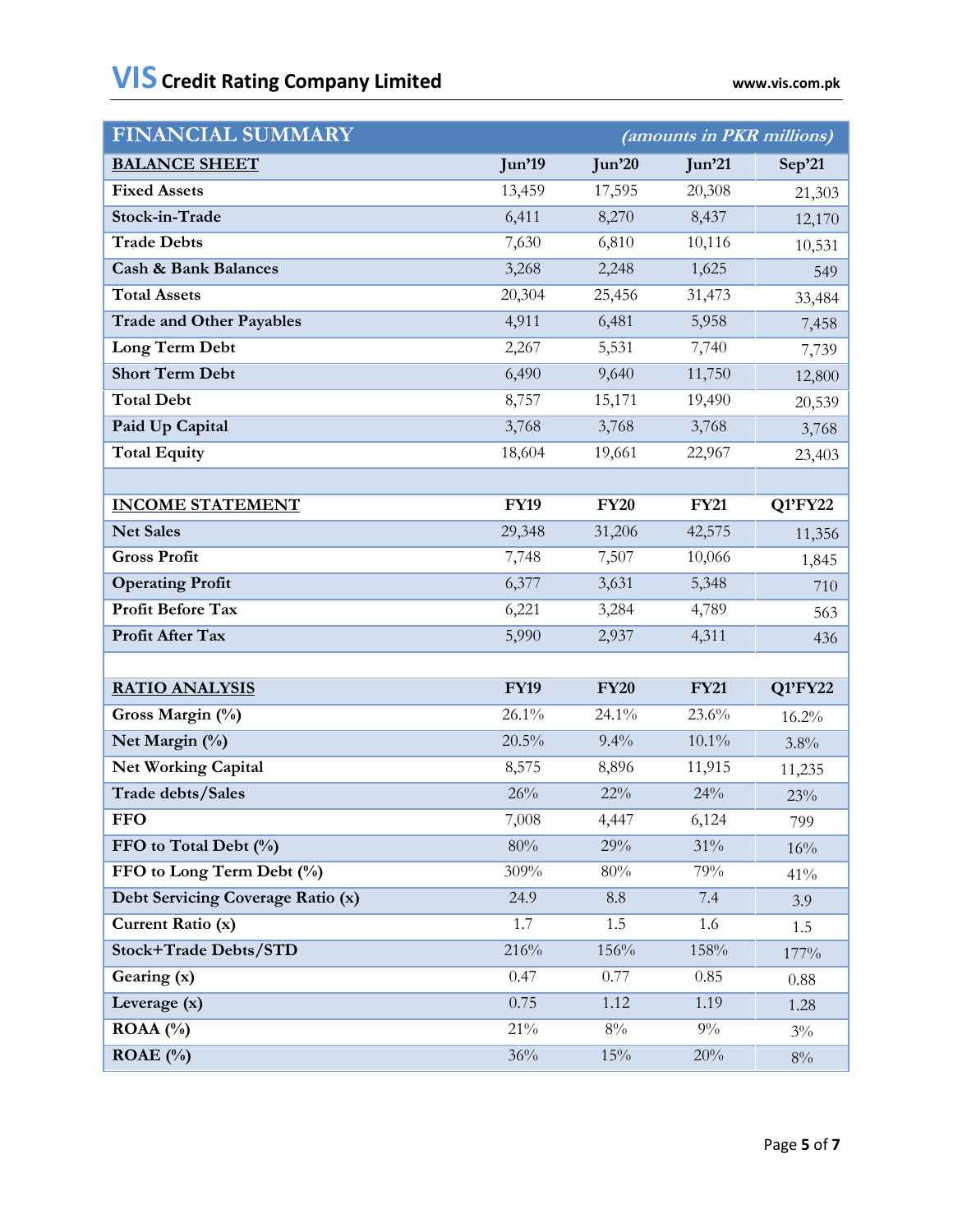#### **ISSUE/ISSUER RATING SCALE &DEFINITIONS** Appendix II Short-Term Medium to Long-Term **AAA**  $A-1+$ Highest credit quality; the risk factors are negligible, being only Highest certainty of timely payment; Short-term liquidity, inslightly more than for risk-free Government of Pakistan's debt. cluding internal operating factors and /or access to alternative sources of funds, is outstanding and safety is just below risk AA+, AA, AAfree Government of Pakistan's short-term obligations. High credit quality; Protection factors are strong. Risk is modest but may vary slightly from time to time because of eco- $\Delta - 1$ nomic conditions. High certainty of timely payment; Liquidity factors are excellent and supported by good fundamental protection factors. A+, A, A-Risk factors are minor. Good credit quality; Protection factors are adequate. Risk factors may vary with possible changes in the economy.  $A-2$ BBB+, BBB, BBB-Adequate credit quality; Protection factors are reasonable and Good certainty of timely payment. Liquidity factors and company fundamentals are sound. Access to capital markets is sufficient. Risk factors are considered variable if changes occur good. Risk factors are small. in the economy.  $A-3$ BB+, BB, BB-Satisfactory liquidity and other protection factors qualify enti-Obligations deemed likely to be met. Protection factors are ties / issues as to investment grade. Risk factors are larger and capable of weakening if changes occur in the economy. Overall subject to more variation. Nevertheless, timely payment is quality may move up or down frequently within this category. expected. B+, B, B-Obligations deemed less likely to be met. Protection factors are В Speculative investment characteristics; Liquidity may not be capable of fluctuating widely if changes occur in the economy. Overall quality may move up or down frequently within this sufficient to ensure timely payment of obligations. category or into higher or lower rating grade. ċ Capacity for timely payment of obligations is doubtful.  $_{\rm ccc}$ Considerable uncertainty exists towards meeting the obligations. Protection factors are scarce and risk may be substantial. cc A high default risk c A very high default risk D. Defaulted obligations Rating Watch: JCR-VIS places entities and issues on 'Rating and not on the basis of the credit quality of the issuing entity Watch' when it deems that there are conditions present that alone. necessitate re-evaluation of the assigned rating(s). Refer to our 'p' Rating: A 'p' rating is assigned to entities, where the 'Criteria for Rating Watch' for details. www.jcrvis.com.pk/immanagement has not requested a rating, however, agrees to ages/criteria\_watch.pdf provide informational support. A 'p' rating is shown with a 'p' subscript and is publicly disclosed. It is not modified by a plus (+) or a minus (-) sign which indicates relative standing within a Rating Outlooks: The three outlooks 'Positive', 'Stable' and rating category. Outlook is not assigned to these ratings. Refer

'Negative' qualify the potential direction of the assigned rating(s). An outlook is not necessarily a precursor of a rating change. Refer to our 'Criteria for Rating Outlook' for details. www.jcrvis.com.pk/images/criteria\_outlook.pdf

(SO) Rating: A suffix (SO) is added to the ratings of 'structured' securities where the servicing of debt and related obligations is backed by some sort of financial assets and/or credit support from a third party to the transaction. The suffix (SO), abbreviated for 'structured obligation', denotes that the rating has been achieved on grounds of the structure backing the transaction that enhanced the credit quality of the securities

to our 'Policy for Private Ratings' for details. www.jcrvis.com. pk/images/policy\_ratings.pdf 'SD' Rating: An 'SD' rating is assigned when JCR-VIS believes

that the ratee has selectively defaulted on a specific issue or obligation but it will continue to meet its payment obligations on other issues or obligations in a timely manner.